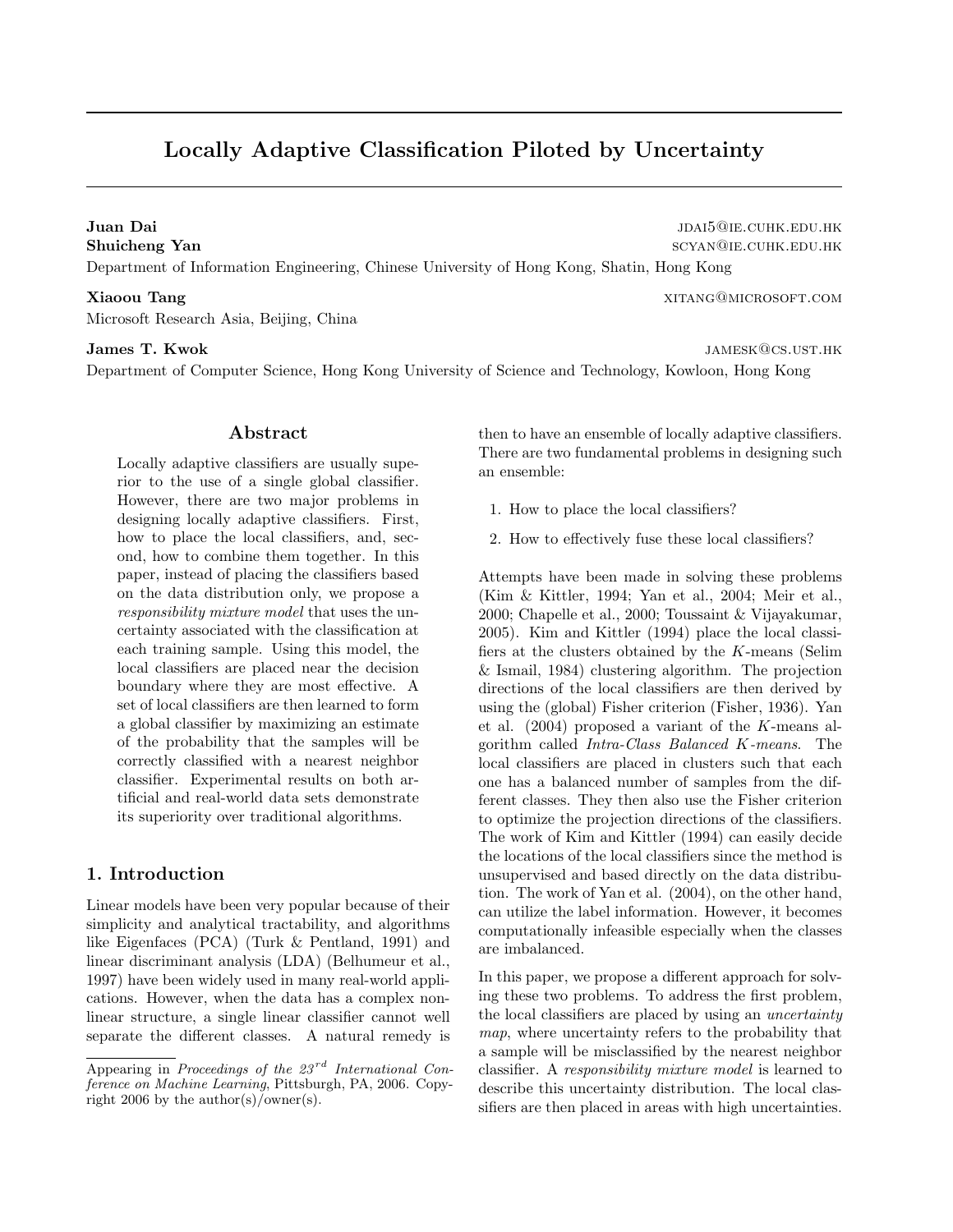

Figure 1. Schematic diagram for designing an ensemble of locally adaptive classifiers. In this example, the data distributions of classes A and B are both Gaussian mixtures  $(A1, A2)$  are the two mixture components for class A, while  $B1, B2$ are those for class  $B$ ). The two ellipses show the locations of the local classifiers.

For the second problem, we introduce a linear classifier with local dimensionality reduction that directly maximizes an estimate of the classification accuracy attained by a nearest neighbor classifier. The general design for an ensemble of locally adaptive classifiers is shown schematically in Figure 1.

The rest of this paper is organized as follow. Section 2 introduces the responsibility mixture model together with the uncertainty map. Section 3 then introduces the fusion of the local classifiers. Experimental results are presented in Section 4, and the last section gives the conclusion and future works.

### 2. Placement of the Local Classifiers

In a classification problem, we are given a training set of  $N$  i.i.d. samples. This can be represented by the matrix  $X = [x_1, x_2, \dots, x_N] \in \mathbb{R}^{m \times N}$  with  $x_i \in$  $\mathbb{R}^m$ . The label of  $x_i$  is  $c_i \in \{1, 2, \ldots, N_c\}$ , where  $N_c$ is the number of classes. We also denote the number of samples belonging to the cth class by  $n_c$ , and the corresponding index set of samples by  $\pi_c$ .

Despite the possibly complicated global structure of the data, we can often represent it by a collection of simpler, locally linear models (Roweis & Saul, 2000; Bregler & Omohundro, 1995). Methods such as the Gaussian Mixture Model (GMM) (Bilmes, 1998) and Mixture of Factor Analyzers (MFA) (Ghahramani & Hinton, 1996) have been proposed for isolating these local structures. However, as these are unsupervised learning techniques, they may not be suitable in classification problems. This deficiency can be easily demonstrated by interchanging the labels of two samples belonging to different classes. This will not alter the clustering result, but the decision boundary can be changed significantly. Moreover, it is also possible that all the samples in one cluster may belong to the same class, and the classifier located at that cluster is thus unable to learn.

#### 2.1. The Uncertainty Map

Consider the use of a L-nearest neighbor classifier. For a particular sample  $x$ , if most of its neighbors share the same class label as  $x$ , then the classification of  $x$ will be easy. Otherwise, the classification of  $x$  will be unreliable or even incorrect. In the following, let  $\exp\{-\|x_i-x_j\|^2/\delta^2\}$  be the similarity between samples  $x_i$  and  $x_j$ . We can thus define the *uncertainty*  $u_i$  of a training sample  $x_i$  as:

$$
u_i = \frac{\sum_{j \in N_i^L, j \notin \pi_{c_i}} \exp\{-\|x_i - x_j\|^2 / \delta^2\}}{\sum_{j \in N_i^L} \exp\{-\|x_i - x_j\|^2 / \delta^2\}}, \quad (1)
$$

where  $N_i^L$  is the set of L-nearest neighbors<sup>1</sup> of  $x_i$ . From the definition, a large  $u_i$  means that the neighboring samples are likely to be of different classes, and hence the classification of  $x_i$  is more uncertain. On the contrary, a small  $u_i$  indicates that more neighboring samples share the same class label of  $x_i$ .

Note that computing the uncertainty relies not only on the data distribution, but also on the label information. Moreover, intuitively, the uncertainty will be high for those training samples lying close to the decision boundary.

#### 2.2. Responsibility Mixture Model

In this section, we propose the *responsibility mixture* model (RMM) for modeling the uncertainty distribution of the data. The RMM is a mixture of  $K$  Gaussians<sup>2</sup>, with each mixture component normally distributed as  $N(m^k, \Sigma^k)$  with mean  $m^k$  and covariance matrix  $\Sigma^k$ . The (combined) responsibility distribution function  $r(x|\theta)$  at a particular sample x is then

$$
r(x|\theta) \equiv \sum_{k=1}^K w^k \frac{1}{\sqrt{|\Sigma^k|} \pi^{\frac{m}{2}}} \times
$$

<sup>&</sup>lt;sup>1</sup>In the experiments, we simply use  $L = n_c$  for the cth class.

<sup>&</sup>lt;sup>2</sup>Here,  $K$  is chosen empirically.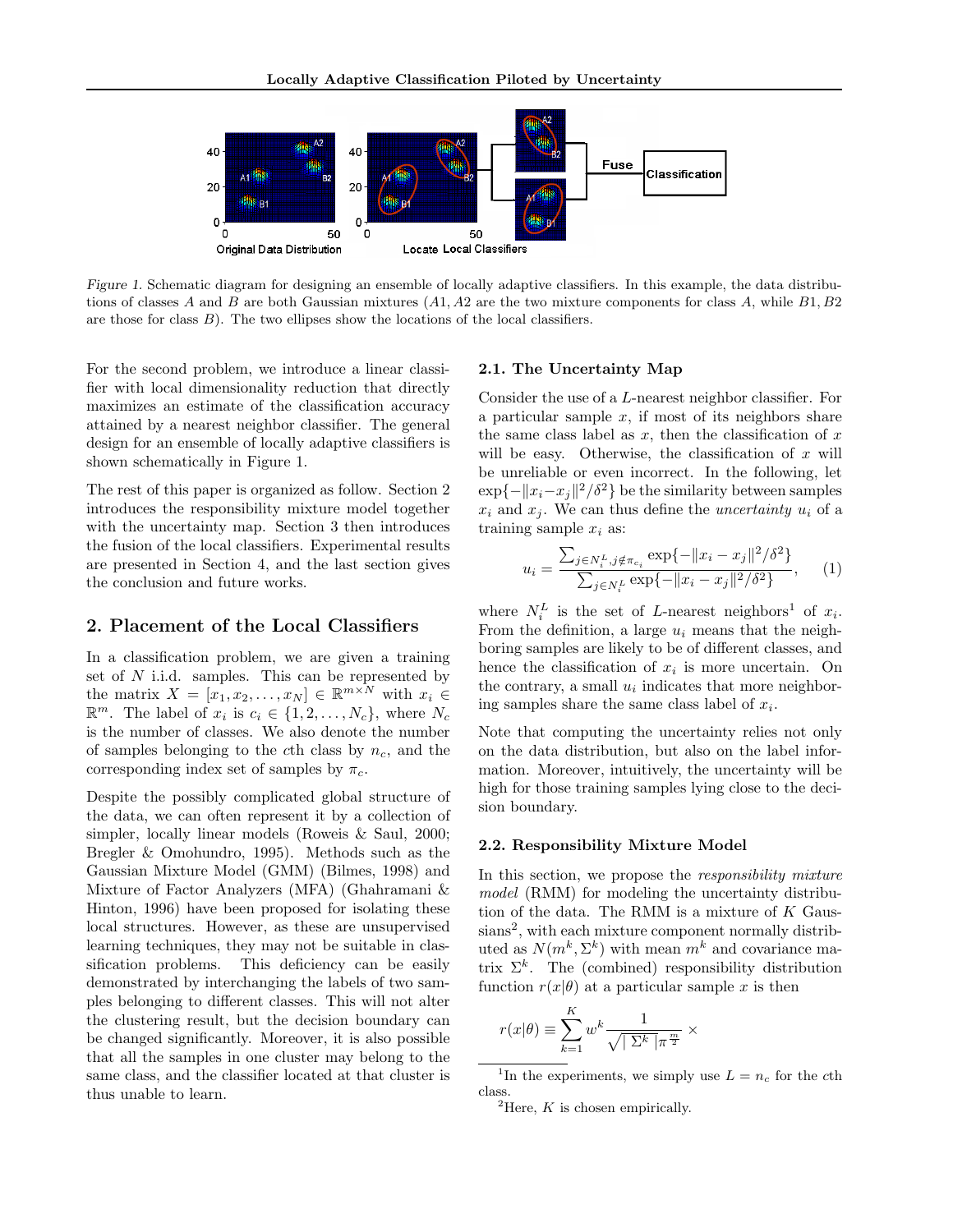$$
\exp\{-\frac{1}{2}(x - m^k)^T (\Sigma^k)^{-1}(x - m^k)\},\
$$

where  $w^k$  is the prior probability of the k<sup>th</sup> component (with  $\sum_k w^k = 1$ ). Here, we use  $\theta = \{w^k, m^k, \Sigma^k\}_{k=1}^K$ to denote all the model parameters.

Obviously, the local classifiers should be placed near the decision boundary, where classification is the most difficult. As mentioned in Section 2.1, by construction, the uncertainty is also high at those training samples lying close to the decision boundary. Consequently, the mixture should have a high responsibility for areas with high uncertainties. In other words,  $r(x_i|\theta)$  should be large when  $u_i$  is large, and vice verse.

To achieve this goal, we maximize the following objective function

$$
F(u, X \mid \theta) = \sum_{i=1}^{N} u_i \log r(x_i | \theta).
$$
 (2)

Notice that when the label information is not available, we cannot compute the uncertainty using Eq.(1) and all the  $u_i$ 's may be taken as one. In this case, Eq.(2) reduces to the log-likelihood

$$
\log P(X | \theta) = \log \left[ \prod_{i=1}^{N} p(x_i | \theta) \right].
$$

of the standard Gaussian mixture (GMM) that considers the data distribution of the samples only.

Another advantage of this formulation is that areas of high uncertainty should have training samples from at least two classes. Thus, when the local classifiers are placed in those areas, they will not suffer from the above-mentioned problem that only one class of training samples are available in that local region.

#### 2.3. EM for Parameter Estimation

It is difficult to optimize Eq.(2) directly. Therefore, we treat it as an incomplete data problem and use the Expectation Maximization (EM) algorithm (Bilmes, 1998).

Let  $z_i^k = 1$  when  $x_i$  is generated from the k<sup>th</sup> mixture component, and 0 otherwise. Concatenating all these missing data together, we have  $z_i = [z_i^1, z_i^2, \dots, z_i^K]^T$ , and  $Z = \{z_i^k \mid i = 1, ..., N; k = 1, ..., K\}$ . We can then rewrite the objective function in Eq.(2) with the complete data as

$$
F(Z, u, X | \theta) = \sum_{i=1}^{N} u_i \log p(x_i, z_i | \theta),
$$
 (3)

where

$$
p(x_i, z_i | \theta) = \sum_{k=1}^{K} z_i^k w^k \frac{1}{\sqrt{|\Sigma^k|} \pi^{\frac{m}{2}}} \times \exp\{-\frac{1}{2} (x_i - m^k)^T (\Sigma^k)^{-1} (x_i - m^k)\}.
$$

Since only one  $z_i^k$  is non-zero for a given i, Eq.(3) can be rewritten as

$$
F(Z, u, X | \theta) = \sum_{i=1}^{N} \sum_{k=1}^{K} z_i^k u_i \log \{ w^k \frac{1}{\sqrt{|\Sigma^k|} \pi^{\frac{m}{2}}}
$$

$$
\times \exp[-\frac{1}{2} (x_i - m^k)^T (\Sigma^k)^{-1} (x_i - m^k)]\}.
$$

Let  $\theta_n = \{w_n^k, m_n^k, \Sigma_n^k\}_{k=1}^K$  be the parameter estimated from the nth step. The Q-function (Bilmes, 1998) is then obtained as

$$
Q(\theta \mid \theta_n) = E_z \{ F(Z, u, X \mid \theta) \mid X, \theta_n \}
$$
  
= 
$$
\sum_{i=1}^{N} \sum_{k=1}^{K} E_z(z_i^k) u_i \log \{ w^k p(x_i \mid m^k, \Sigma^k) \},
$$
 (4)

where the expectation is computed using  $p(Z|X, \theta_n)$ .

2.3.1. E-Step

From the Bayes rule,

$$
E_z(z_i^k) = \frac{w_n^k p(x_i \mid m_n^k, \Sigma_n^k)}{\sum_{j=1}^K w_n^j p(x_i \mid m_n^j, \Sigma_n^j)}.
$$
 (5)

Notice that only the  $E_z(z_i^k)$  term is related to Z in Eq.(4). Once we obtain  $E_z(z_i^k)$  from Eq.(5), Eq.(4) is only related to the parameter  $\theta = \{w^k, m^k, \Sigma^k\}_{k=1}^K$ .

2.3.2. M-Step

From Eq. $(4)$ , we have

$$
\frac{\partial Q(\theta \mid \theta_n)}{\partial m^k} = \sum_{i=1}^N E_z(z_i^k) u_i \frac{\partial}{\partial m^k} \log p(x_i \mid m^k, \Sigma^k)
$$

$$
= \sum_{i=1}^N E_z(z_i^k) u_i(\Sigma^k)^{-1} (x_i - m^k).
$$

On setting  $\partial Q(\theta | \theta_n) / \partial m^k$  to zero,

$$
m^{k} = \sum_{i=1}^{N} E_{z}(z_{i}^{k}) u_{i} x_{i} / \sum_{i=1}^{N} E_{z}(z_{i}^{k}) u_{i},
$$

as  $\Sigma^k$  is non-singular. Similarly, on setting  $\partial Q(\theta)$  $(\theta_n)/\partial\Sigma^k=0$ , we have

$$
\Sigma^{k} = \left[ \sum_{i=1}^{N} \frac{E_{z}(z_{i}^{k}) u_{i}}{\sum_{i=1}^{N} E_{z}(z_{i}^{k}) u_{i}} (x_{i} - m^{k})(x_{i} - m^{k})^{T} \right]^{-1}.
$$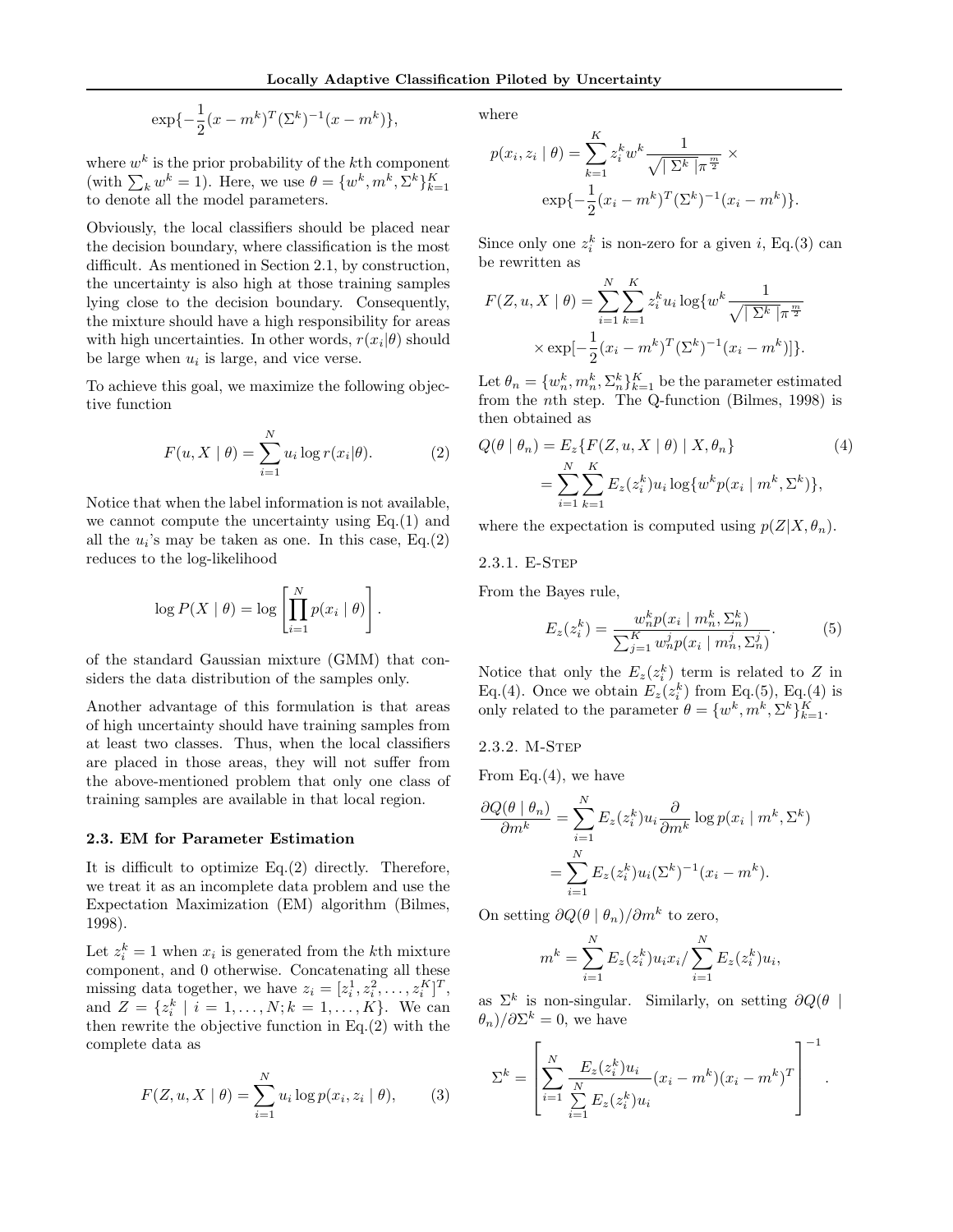For the prior probability of each mixture component  $w_k$ , we use the method of Lagrange multipliers to enforce the constraint  $\sum_k w^k = 1$ . The Lagrangian is:

$$
f(\lambda, w^k) = Q(\theta | \theta_n) + \lambda \left(\sum_k w^k - 1\right).
$$

Setting  $\partial f(\lambda, w^k) / \partial w^k = 0$ , we have

$$
\lambda w^k = \sum_{i=1}^N E_z(z_i^k) u_i,
$$

and therefore

$$
w^{k} = \sum_{i=1}^{N} E_{z}(z_{i}^{k})u_{i} / \sum_{k=1}^{K} \sum_{i=1}^{N} E_{z}(z_{i}^{k})u_{i}.
$$

We can then optimize the parameters of the responsibility mixture model iteratively until convergence.

#### 2.4. Discussion

The GMM is unsupervised and all the samples are considered equally important. If there is prior information on the importance  $u_i$  of sample  $x_i$ , we can rewrite the objective function of GMM as

$$
P(X | \theta) = \prod_{i=1}^{N} [p(x_i | \theta)]^{u_i}.
$$

If  $u_i$  is set to be the uncertainty of sample  $x_i$ , we can immediately recover the RMM. Thus, while the standard GMM considers only the data distribution, the RMM can be viewed as a way of assigning importance to the training samples based on the label information. An illustration of the superiority of RMM over GMM is shown in Figure 2.

# 3. Ensemble of Locally Adaptive **Classifiers**

Locally adaptive classifiers are usually superior to the use of a single global classifier. In this section, we use an ensemble of local non-parametric classifiers for locally adaptive classification based on the class responsibilities obtained from the responsibility mixture model in Section 2.2.

#### 3.1. Training

Using the responsibility mixture model in Section 2.2, the weight of each local classifier for sample  $x_i$  is the probability  $E_z(z_i^k)$  that  $x_i$  belongs to the kth cluster. We now perform local dimensionality reduction



Figure 2. RMM better characterizes the locations of the locally adaptive classifiers. (a) Toy data; (b) Uncertainty map; (c) GMM result; (d) RMM result.

by associating a transformation matrix  $A<sup>k</sup>$  with each local classifier. As discussed in Section 2.1, a particular sample  $x$  will be more likely to be classified correctly if most of its neighbors share the same class label as x. We may then define the probability that sample  $x_i$ will be correctly classified by the kth local model as

$$
p_i^k = \sum_{j:c_j = c_i} \frac{\exp\{-\|A^k x_i - A^k x_j\|^2\}}{\sum_{o \neq i} \exp\{-\|A^k x_i - A^k x_o\|^2\}}.
$$
 (6)

Notice that Eq.(6) is related to the definition of the uncertainty in Eq. $(1)$ . In particular, when the number of nearest neighbors L is set to  $N-1$  and  $A^k = I$ , we have  $p_i^k + u_i = 1$ . For computational efficiency, this simplified formulation will always be used.

Recall that sample  $x_i$  belongs to the kth cluster with probability  $E_z(z_i^k)$ , and that  $x_i$  will be correctly classified by the k<sup>th</sup> local model with probability  $p_i^k$ . Thus, to find the optimal  $A = \{A^k\}_{k=1}^K$ , we maximize

$$
G(A) = \sum_{i=1}^{N} \sum_{k=1}^{K} E_z(z_i^k) p_i^k.
$$
 (7)

Denote  $x_{ij} = x_i - x_j$ . The gradient vector of  $G(A)$ can be easily obtained as

$$
\frac{\partial G(A)}{\partial A} = \left[ \frac{\partial G(A)}{\partial A^1}, \frac{\partial G(A)}{\partial A^2}, \dots, \frac{\partial G(A)}{\partial A^K} \right]', (8)
$$

$$
\frac{\partial G(A)}{\partial A^k} = -2A^k \sum_{i=1}^N \sum_{j:c_j=c_i} E_z(z_i^k) \times
$$

$$
(p_{ij}^k x_{ij} x_{ij}^T - p_{ij}^k \sum_{o \neq i} p_{io}^k x_{io} x_{io}^T),
$$

where  $p_{ij}^k = \frac{\exp\{-\|A^k x_i - A^k x_j\|^2\}}{\sum_{z \neq i} \exp\{-\|A^k x_i - A^k x_j\|^2\}}$  $\frac{\exp\{-\|A\ x_i - A\ x_j\| \}}{\exp\{-\|A^k x_i - A^k x_o\|^2\}}.$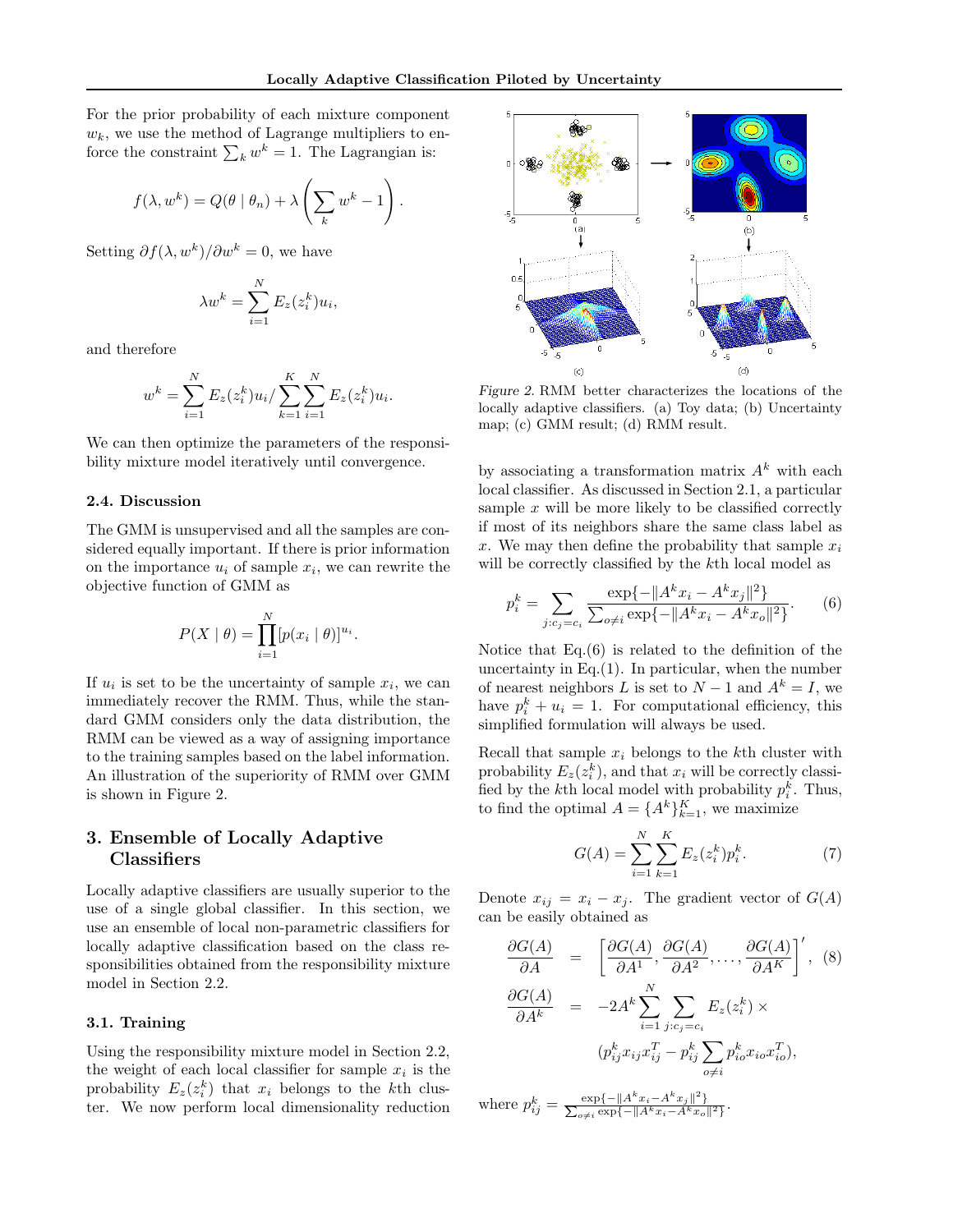However,  $G(A)$  may be non-convex and have local optima. In the following, we use simulated annealing (Casella & Robert, 1999) to perform the optimization. The whole algorithm is shown in Algorithm 1. To accelerate optimization, we update the transformation matrix A with a random gradient matrix. In practice, this greatly alleviates the computational complexity without sacrificing accuracy.

Algorithm 1 Simulated Annealing for Parameter Optimization.

- 1: Initialize the transformation matrix  $A = A(0)$ , and set the iteration counter  $n = 0$ .
- 2: Compute the gradient matrix  $\frac{\partial G(A(n))}{\partial A(n)}$ using  $Eq.(8)$ .
- 3: Compute  $B = A(n) \alpha \frac{\partial G(A(n))}{\partial A(n)} + \varepsilon$ , where  $\alpha$  is the step size, and  $\varepsilon$  is a random matrix of the same size as A.
- 4: Compute  $G(B), G(A(n))$  and set  $dG = G(B)$   $G(A(n)).$
- 5: Set  $A(n + 1) = B$  with probability  $\min(\exp(dG/T_n), 1),$  where  $T_n$  is the temperature at the nth iteration; otherwise, set  $A(n + 1) = A(n).$
- 6: Set  $T_{n+1} = \beta T_n$  (where  $\beta < 1$  is the cooling rate),  $n = n + 1$ , then, go to step 2.

As an illustration, Figure 3 demonstrates the improvement in classification accuracy with the number of iterations. The two experiments are performed on a subset of the CMU PIE database (Sim et al., 2003) with  $8,442$  facial images of 67 subjects<sup>3</sup>. The algorithm is initialized by setting the local transformation matrix  $A^k$  to be the identity matrix, the temperature to 200, and  $\beta = 0.925$ . As can be seen, the proposed algorithm converges in only about 50 iterations.



Figure 3. Recognition accuracies  $(\%)$  vs. the number of iterations for the proposed method.

#### 3.2. Testing

Given a new sample  $x$ , we first compute the responsibilities of the various local models as

$$
z^{k}(x) = \frac{w^{k}p(x | \theta^{k})}{\sum_{j=1}^{K} w^{j}p(x | \theta^{j})}.
$$

Its class label can then be predicted according to

$$
\arg \max_{i} \sum_{k=1}^{K} z^{k}(x) \frac{\exp\{-\|A^{k}x - A^{k}x_{i}\|^{2}\}}{\sum_{j=1}^{N} \exp\{-\|A^{k}x - A^{k}x_{j}\|^{2}\}}.
$$

#### 3.3. Discussion

If the number of clusters  $K$  is set to one, then the objective function in Eq.(7) reduces to

$$
G(A) = \sum_{i=1}^{N} \sum_{c_j = c_i} \frac{\exp\{-\|Ax_i - Ax_j\|^2\}}{\sum_{o \neq i} \exp\{-\|Ax_i - Ax_o\|^2\}}
$$

.

This is the same as that of neighborhood component analysis (NCA) (Goldberger et al., 2004), which is a linear dimensionality reduction method for learning a Mahalanobis distance for nearest neighbor classifiers. Therefore, NCA is a special case of the RMM with only one cluster. Besides, NCA uses gradient descent to compute the solution, and may easily fall into a local optimum. Moreover, NCA is computationally expensive, especially when a large number of training samples is available.

# 4. Experiments

In this section, we perform a number of experiments on both toy and real-world data sets. The proposed method will be referred to as Locally Adaptive Classification Piloted by Uncertainty (LCU).

#### 4.1. Dimensionality Reduction

To visualize the effectiveness of RMM, we perform dimensionality reduction by combining RMM with the Fisher criterion (FDA) in a manner similar to that in (Kim & Kittler, 1994). Experiments are performed on two sets of artificial data (Figures  $4(a)$  and  $(b)$ ), where the task is to reduce the data from 2-D to 1-D. Comparisons are made with three traditional dimensionality reduction algorithms: PCA, LDA and locally linear discriminant analysis (LLDA) (Kim & Kittler, 1994). For both LLDA and LCU, the number of clusters  $K$  is set to 4 for the first data set and 3 for the second one.

Results are shown in Figures  $4(c)$ -(j). As can be seen, the two classes become more separated by using the

<sup>3</sup>Please refer to Section 4.2 for the detailed experimental setups.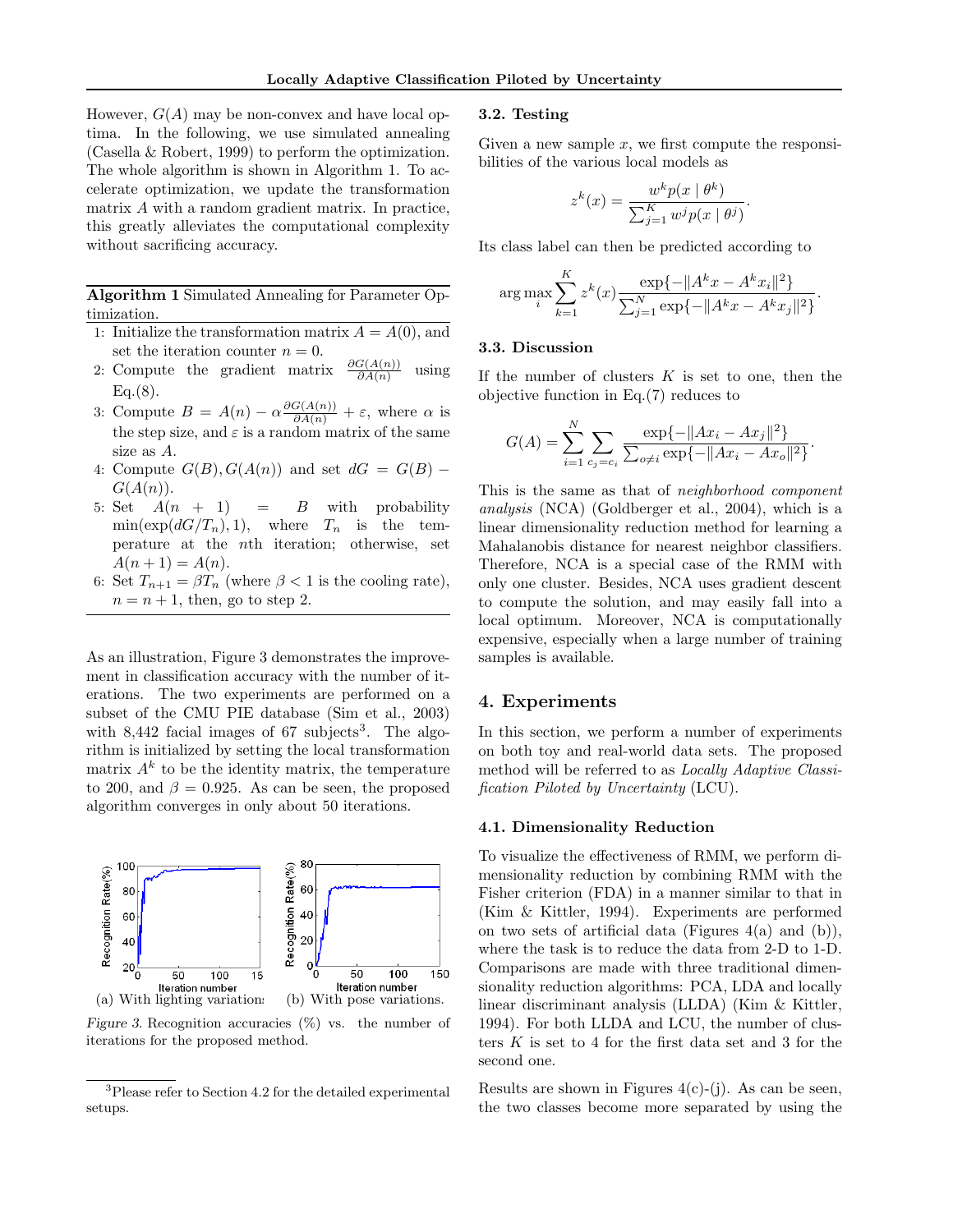

Figure 4. Dimensionality reduction results. (a) Data set 1; (b) Data set 2; (c)-(j): Distributions of the 1-D projections of the two data sets obtained using various methods  $((c),(d)$  PCA;  $(e),(f)$  LDA;  $(g),(h)$  LLDA;  $(i),(j)$  LCU).

proposed method. As discussed earlier, this is due to the facts that both PCA and LDA are globally linear, and LLDA is based directly on the data distribution; while RMM can make use of the uncertainty of the data (see also Figure 2).

#### 4.2. Face Recognition

In this section, we perform face recognition experiments on the CMU PIE face database (Sim et al., 2003) (Figure 5). We use a total of 8,442 images from  $67$  subjects<sup>4</sup> that were acquired under different lighting conditions and poses. As pre-processing, PCA is applied to these images and the number of principal components extracted is determined by keeping about 95% of the total energy.



Figure 5. Examples of cropped images from the CMU PIE face database (with different lighting conditions and poses).

LCU is compared to three popular face recognition schemes: Eigenface (Turk & Pentland, 1991), Fisherface (Belhumeur et al., 1997) and LLDA. For Fisherface and LLDA, we try all possible numbers of extracted features (from 1 to 66) and report the best recognition results; whereas for LCU, we simply fix the number of features to  $N_c - 1$ . As there are 7 different lighting conditions in the training set, we set the number of clusters/components  $K$  to 7 for both LCU and LLDA. The transformation matrices of Eigenface (PCA), Fisherface (LDA), LLDA and LCU are shown in Figure 6.

#### 4.2.1. Varying the Lighting

We first study the algorithms' robustness to lighting variations. The training set consists of 2,345 images from 67 subjects, with 5 poses and 7 different lighting conditions. The test set consists of 2,680 images from the same 67 subjects, with the same poses but 8 different lighting conditions. As can be seen from Table 1, LCU performs much better than the use of a single model. This indicates the superiority of the fusing strategy in LCU. Also, the results show that LCU outperforms LLDA, which is a locally adaptive algorithm based on the data distribution.

<sup>4</sup>One subject does not have the complete set of images for all lighting conditions and poses, and so is not used.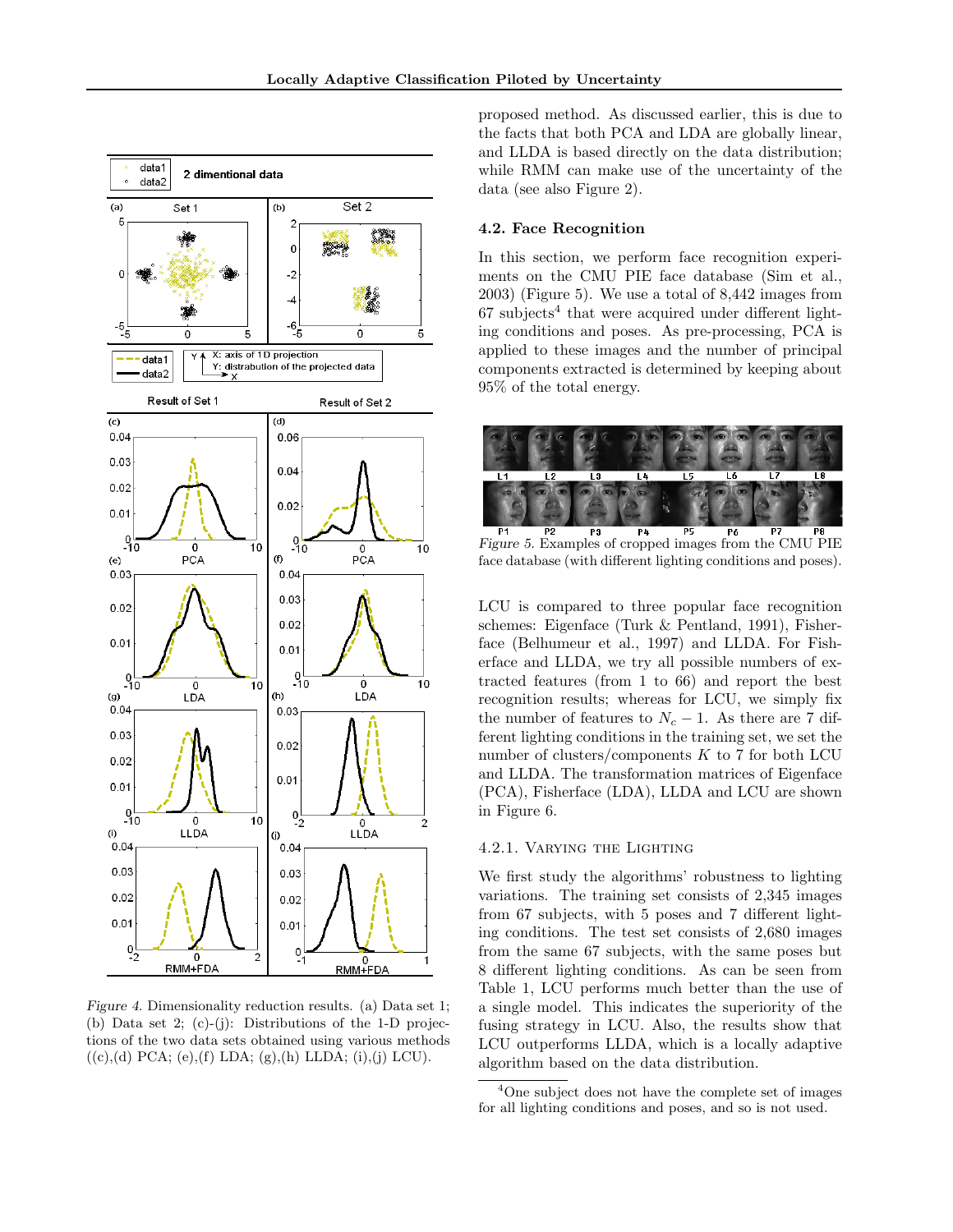

Figure 6. Visualization of the column vectors of the transformation matrices obtained by Eigenface (PCA), Fisherface (LDA), LLDA and LCU on the training set of the CMU PIE database.

| Table 1. Recognition accuracies $(\%)$ on the CMU PIE |  |  |  |
|-------------------------------------------------------|--|--|--|
| database with different lighting conditions.          |  |  |  |

| light   | Eigenface | Fisher face | <b>LLDA</b> | LCU                |
|---------|-----------|-------------|-------------|--------------------|
| L1      | 48.76     | 79.37       | 95.05       | 97.75              |
| L2      | 51.10     | 80.65       | 94.29       | 96.06              |
| L3      | 44.05     | 80.20       | 93.84       | 97.87              |
| L4      | 45.77     | 77.43       | 93.85       | 98.48              |
| L5      | 53.06     | 87.74       | 99.10       | 99.50              |
| L6      | 58.88     | 89.29       | 99.53       | $\overline{99.65}$ |
| L7      | 56.21     | 88.17       | 98.63       | 99.73              |
| L8      | 52.74     | 85.03       | 98.17       | 99.02              |
| average | 51.32     | 83.46       | 96.56       | 98.51              |

4.2.2. Varying the Pose

In this experiment, we study the robustness to pose variations. We use face images with 5 poses and 7 lighting conditions for training, and images with 8 unseen poses but the same lighting variations for testing. Table 2 shows the recognition results. Eigenface and Fisherface are sensitive to pose variations and perform much worse than in Section 4.2.1. Note that Eigenface outperforms Fisherface here. A similar observation is also made in (Martinez & Kak, 2001). Again, LCU is the best among all the algorithms evaluated here.

#### 4.2.3. Number of Features Extracted

As shown in Figure 7, the performance of Eigenface, Fisherface and LLDA all depend on the number of features extracted. On the other hand, for LCU, if the sizes of its local transform matrices  $(A<sup>k</sup>'s)$  are large enough, unnecessary dimensions can be automatically removed in the optimization process. Hence, there is no need to test different numbers of extracted features. As mentioned earlier, we have simply fixed it at  $N_c - 1$ 

Table 2. Recognition accuracies (%) on the CMU PIE database with different poses.

| pose           | Eigenface | FisherFace | LLDA  | LCU   |
|----------------|-----------|------------|-------|-------|
| P <sub>1</sub> | 32.67     | 20.12      | 29.87 | 46.73 |
| P2             | 60.53     | 47.76      | 62.47 | 71.49 |
| P <sub>3</sub> | 61.41     | 46.59      | 60.09 | 68.75 |
| $P\mathcal{L}$ | 36.12     | 24.31      | 31.65 | 56.63 |
| P <sub>5</sub> | 37.70     | 26.79      | 27.74 | 54.54 |
| P6             | 64.91     | 39.11      | 63.38 | 69.83 |
| $P\gamma$      | 48.83     | 25.55      | 40.26 | 57.74 |
| P8             | 44.07     | 22.91      | 35.81 | 48.92 |
| average        | 48.28     | 31.64      | 43.91 | 59.33 |
|                |           |            |       |       |

in all the experiments.



Figure 7. Recognition accuracies  $(\%)$  vs. the number of features extracted. Note that the number of features for LCU is always fixed at  $N_c - 1$ .

## 5. Conclusion and Future Works

In this paper, we introduce the responsibility mixture model and an ensemble of classifiers with local dimensionality reduction for locally adaptive classification. The responsibility mixture model ensures that the local classifiers are placed near the potential decision